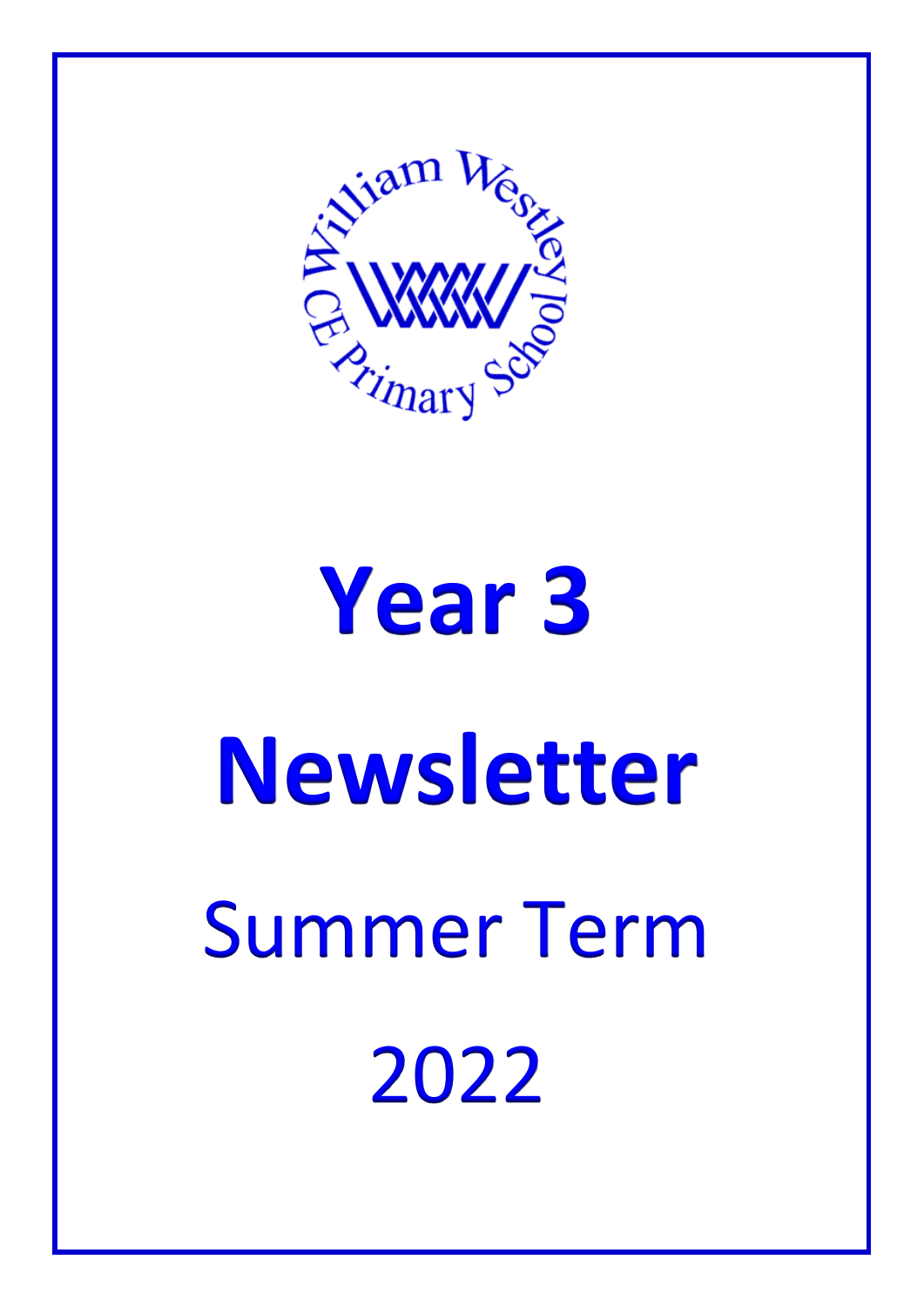#### **Dear Parents and Children**

I hope you all enjoyed your Easter break, and that the children are ready to start the new term with enthusiasm. This leaflet gives a brief overview of the topics and activities taking place during this term.

## **English**

At the beginning of this term, we continue our work on speech, and the children will be writing a short play script about how they have been affected by the pandemic. Some of this work will be incorporated into the scripts for Tuesday's film club. In our non-fiction unit we will be studying authors and letters and in particular the work of Quentin Blake. We will also be writing and performing poetry. In addition, spelling, grammar and handwriting will be taught each week.

## **Maths**

This term we will be applying and consolidating the children's knowledge from the previous terms. This includes place value and carrying out addition, subtraction, multiplication and division calculations. In our measurement units, we will be measuring length, mass, capacity and time. In geometry, we will study the properties of 2-and 3-D shapes. In statistics we will draw and interpret charts and pictograms. Our particular areas of focus are on fluency of number bond calculations, rapid recall of times tables, telling the time and ability to apply previous knowledge to solve problems.

## **Science**

Firstly, we will be finishing our work on plant life cycles. Then we will be studying rocks and fossils. We will compare different kinds of rocks and find out how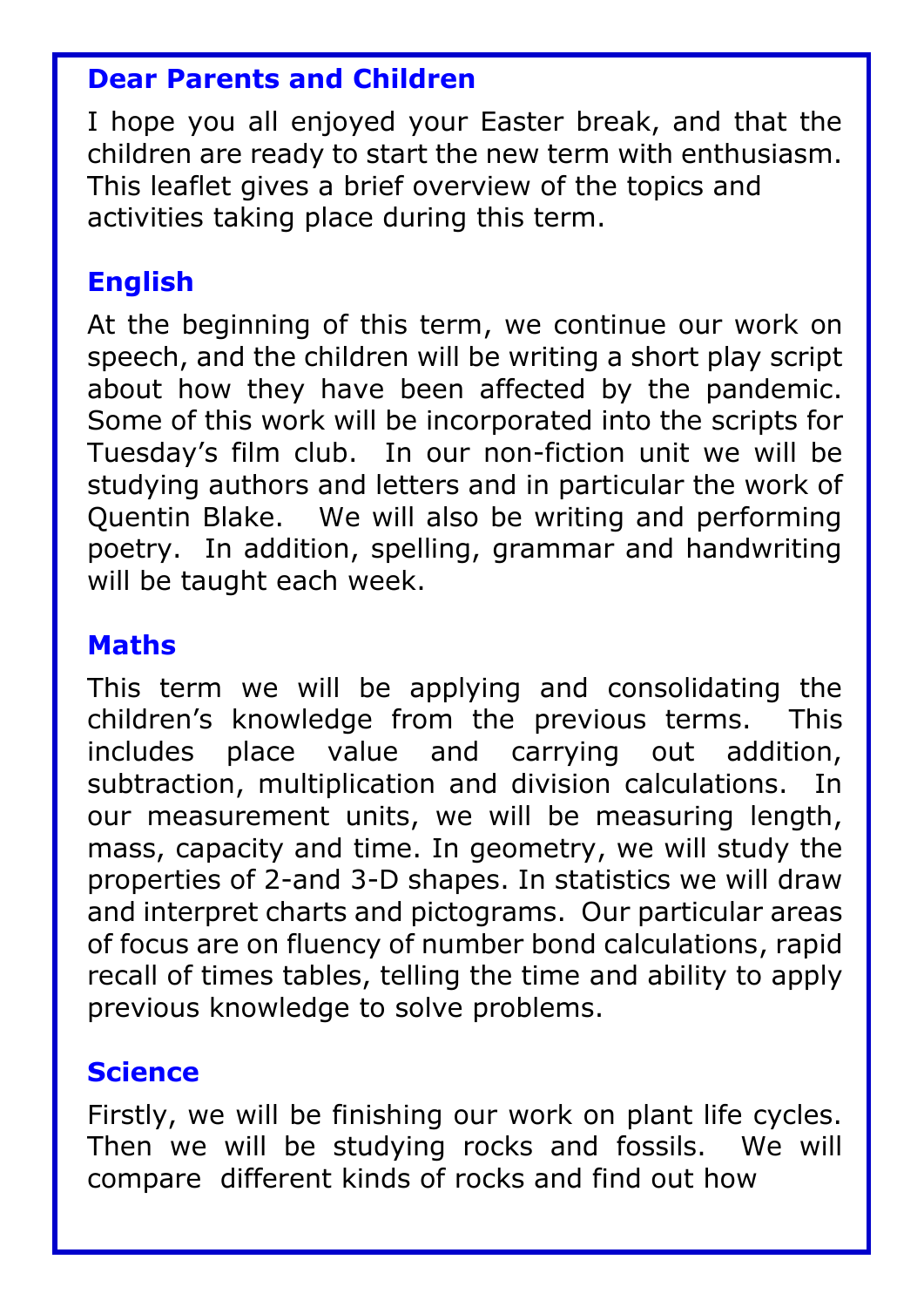fossils are formed. We will also find out the composition of different types of soils.

Our principal aim is that the children will broaden their scientific view of the world around them and develop their scientific vocabulary.

#### **History and Geography**

In history, we will study the changes in Britain from the Stone Age to the Iron Age. This will include: late Neolithic hunter-gatherers and early farmers (Skara Brae); Bronze Age religion and travel (Stonehenge); and Iron Age hill forts and culture.

In geography, we will carry out a local focused enquiry on the use of technology. The children will have the opportunity to develop their map reading skills and to produce their own maps and plans. This will also be carried out digitally, linking with our computing topics.

## **Computing**

Mrs Newman will cover the class on Wednesday afternoons and will be teaching Computing starting with stop-frame animation.

# **Art and DT**

In art we be drawing figures and looking at the work of Quentin Blake. We will also converting our 2D drawings into 3D models. In DT, we will produce replica weapons and implements related to our history topic.

#### **PE**

Outdoor PE lessons will be take place on Wednesday afternoon, taught by Mrs Newman, while Indoor PE will be on Thursdays. PE for this term will include cricket,